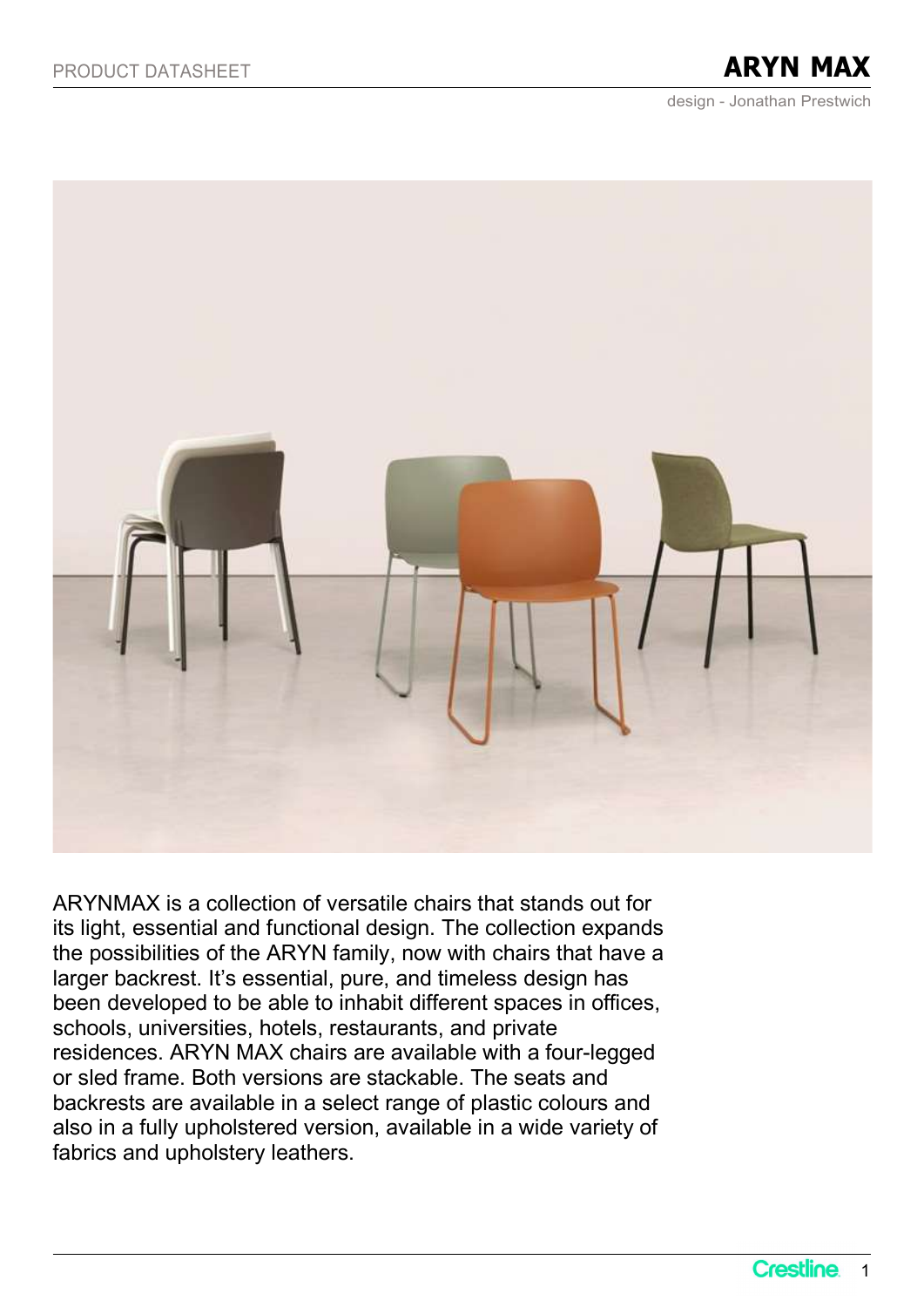### SEATS AND BACKS



5 years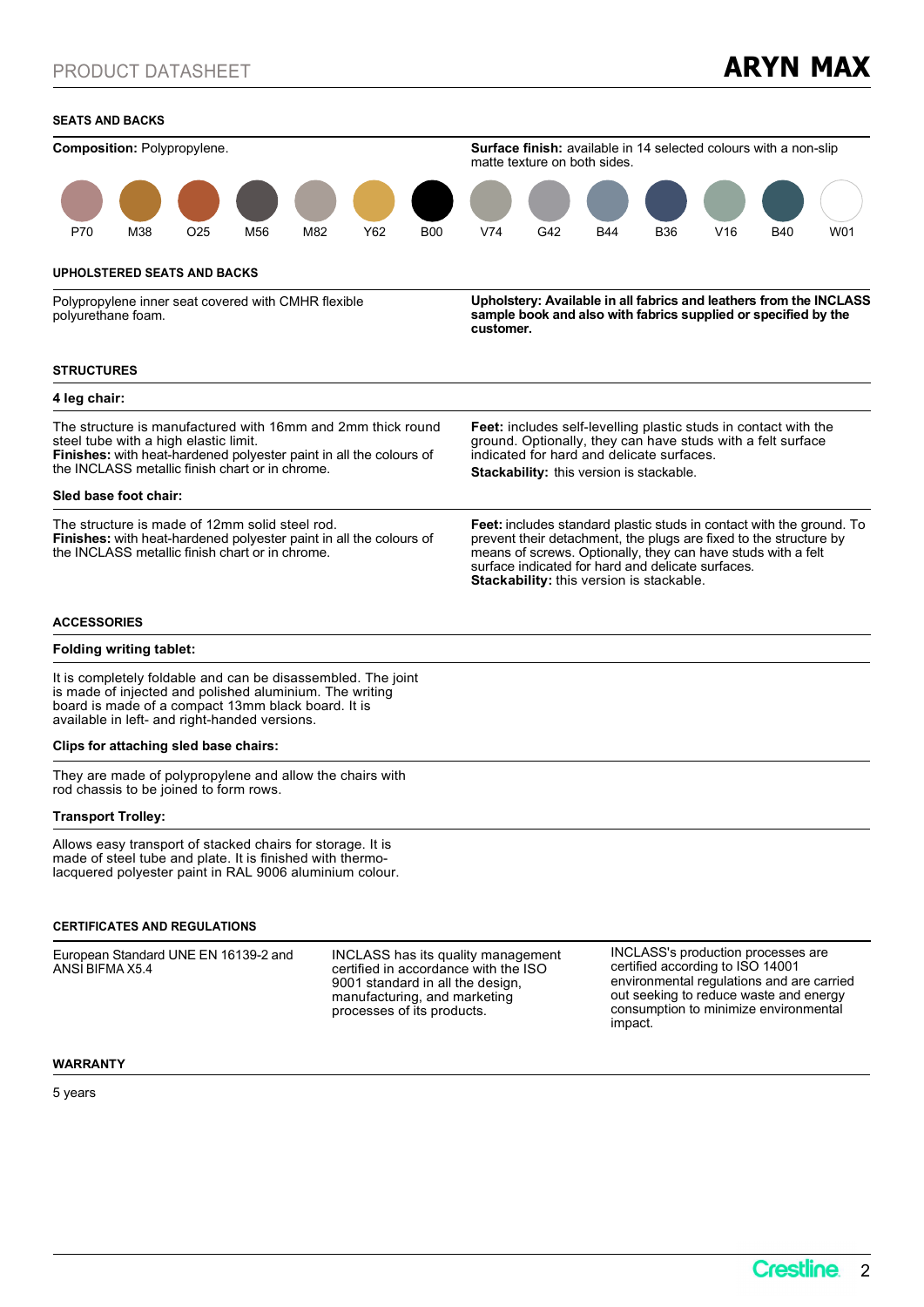# 4-legged chair Code: ARX0010



### Sled base chair Code: ARX0020

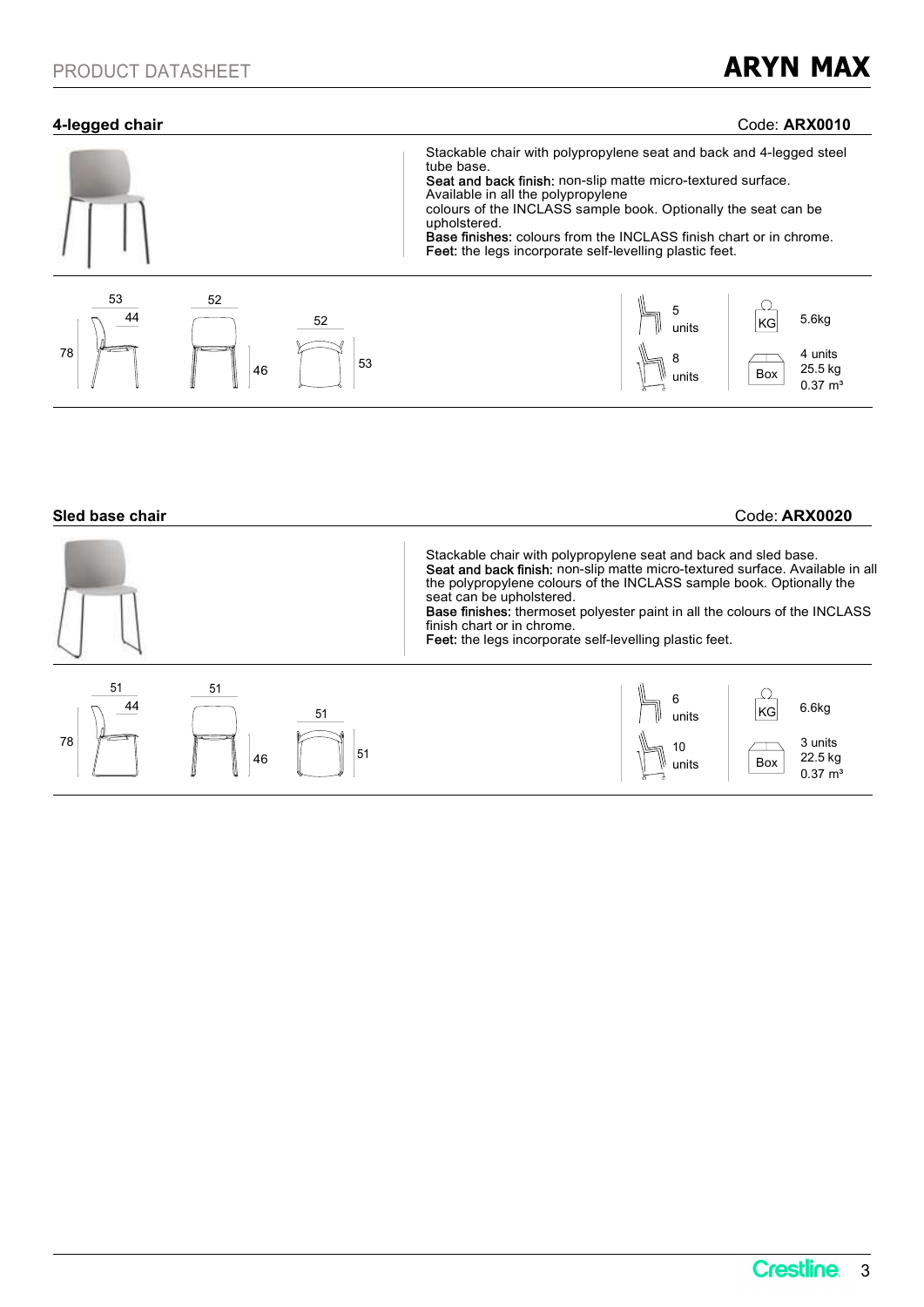## 4-legged chair (upholstered) Code: ARX0610



## Sled base chair (upholstered) and the code: ARX0620 Code: ARX0620